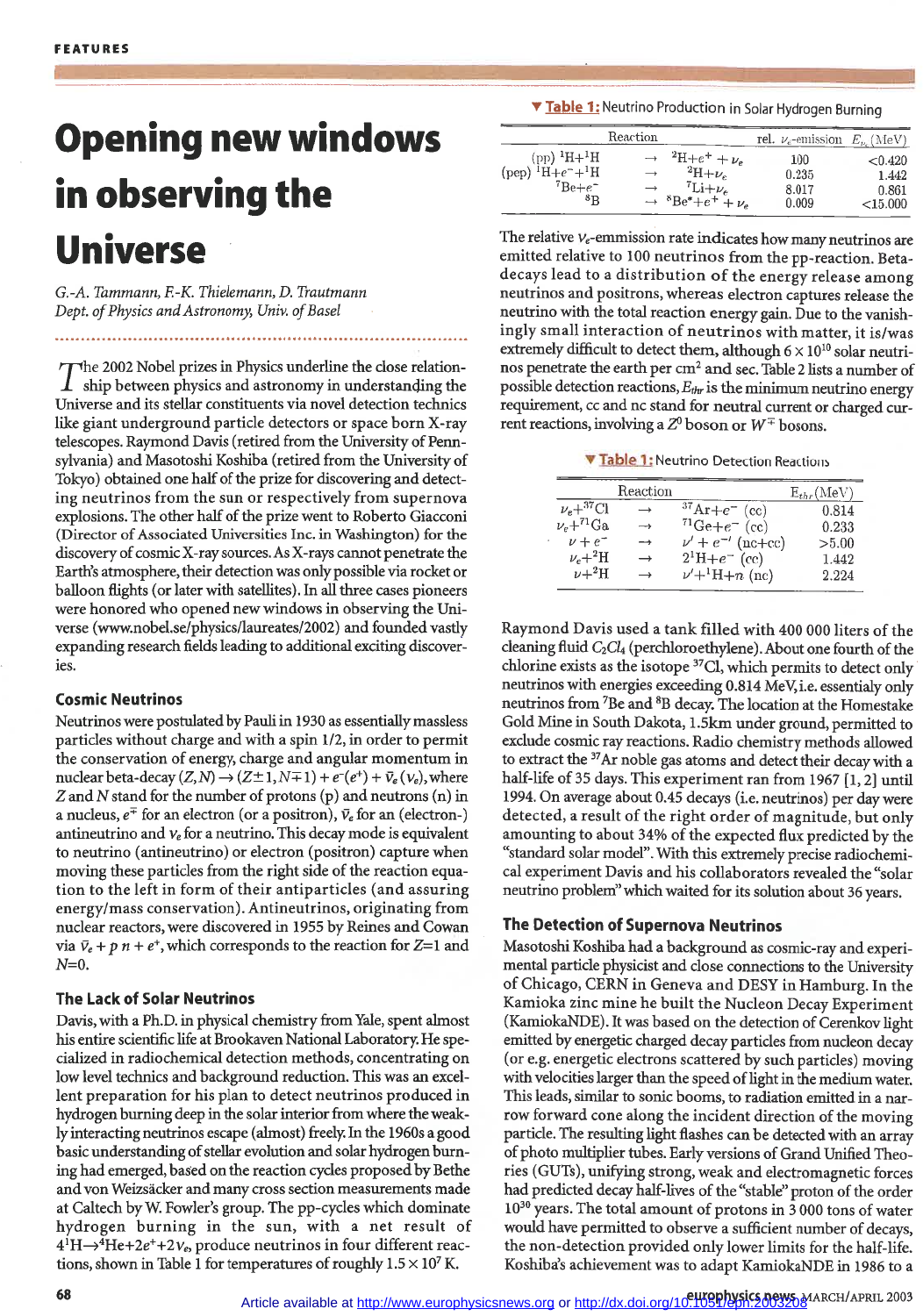Neutrino Detection Experiment based on neutrino-electron scattering  $v + e^- \rightarrow v' + e^{-t}$  (see Table 2). With improved photo-tubes it was possible to first reduce the detection threshold down to 12 MeV, later to 7 and finally to 5 MeV in the successor experiment Super-Kamiokande (also planned by Koshiba). The 1MB detector in a salt mine in Ohio, built initially also for proton-decay

# The 2002 Nobel prizes Thus, Kamiokande was utiin Physics underline neutrinos from BB-decay. the close relationship between physics and of Supernova 1987A in the astronomy flash of 11 neutrinos with

experiments, had a detection limit as high as 20 MeV. detector, permitting to see

In 1987, on February<br>23rd, about three hours before the optical detection<br>of Supernova 1987A in the Kamiokande detected a energies up to 40MeV within about 12s [3] while 1MB

detected 8 neutrinos. The Cerenkov detectors could indicate the precise (collision) time, energy and incident direction of the neutrinos. In addition, all neutrino types  $(v_e, \bar{v}_e, v_\mu, \bar{v}_\mu, v_\tau, \bar{v}_\tau)$  were detectable, because elastic scattering of  $v_{\mu,\tau}$  with electrons is possible via neutral currents, while beta-decay or neutrino capture (via charged currents) involves only electron neutrinos.

The energies and direction clearly pointed toward SN 1987A. This was not only the first detection of supernova neutrinos, but also the proof that massive stars experience a core collapse to nuclear densities, after passing through all nuclear burning stages (hydrogen, helium, carbon, oxygen and silicon burning) and the formation of a central Fe-core with the highest binding energy per nucleon (see Figure 1). The change of the gravitational binding energy from the size of the Fe-core to that of a neutron star of 10km is of the order of 1053 erg. In an environment of about 1011 K neutrinos of all types are created and are the fastest escaping particles due to their minute interaction cross sections, carrying away the binding energy of the neutron star. However, for nuclear densities ( $\approx$ 2 × 10<sup>14</sup> g cm<sup>-3</sup>), these neutrinos do not leave without scattering, requiring several seconds for their escape. Within the statistics this was consistent with the observations.



# **Recent Developments**

While the pioneers had seen the first solar and supernova neutrinos, the solar neutrino puzzle remained [4]. The European GALLEX experiment and the Russian-American Experiment SAGE, both radiochemical experiments based on  $v_e$  capture on 7lGa, had a small detection threshold (see Table 2) and could also see neutrinos from the dominant pp-reaction for the very first time. But also these experiments detected only about 56% of the expected neutrino flux from the Standard Solar Model. Super-Kamiokande (if assuming that the detections originate from  $v_e + e$  scattering, which permits a neutral and a charged-current branch) found only about 47% of the expected solar neutrino flux. The so-called atmospheric neutrino problem, related to the ratio  $(v_u + \bar{v}_u)/(v_e + \bar{v}_e) = 2$  expected from cosmic ray interaction with the earth atmosphere, seemed to create another puzzle. In 2001 and 2002 a heavy water based detector in the Sudbury nickel mine in Ontario (Canada) made ground-breaking news. According to Table 2, deuterium 2H can undergo charged current reactions with *Ve* and neutral current interactionswith any type of neutrino. This led to the option to detect  $v_e$  and any  $v_{\mu,\tau}$  independently and showed that the sum of all neutrino events is consistent with the total number of emitted solar neutrinos. However, about 68% of the initially produced neutrinos (all  $v_e$ ) were converted into  $V_{\mu,\tau}$  [5], requiring an extension of the Standard Model of particle physics and finite (albeit small) neutrino masses. Very recent results of the KAMLAND collaboration with a new scintillation detector at the old Kamiokande site, which detects neutrinos from a number of Japanese nuclear reactors within a radius of about 100km, are consistent and support the so-called large (mixing) angle solution [6]. Thus, there may be new Nobel prizes in the making, but in 2002 the pioneers were honored.

# **Cosmic X-ray Sources**

Riccardo Giacconi, with a Ph.D. from the University of Milan, started out to work in cosmic ray physics. Frustrated by the low count rates he converted to a different spectral range in astrophysics, not visible before the earth atmosphere could be overcome.In 1962 X-ray astronomy was bornwith the start of an Aerobee rocket with three Geiger counters on board. Giacconi and his collaborators had discovered the X-raysource ScorpiusX-1 and an apparently isotropic X-ray background [7]. Giacconi became the father of extrasolar X-ray astronomy by planning and building increasingly efficient X-ray satellites during his years at the Harvard-Smithonian Center for Astrophysics.1n 1970 Uhuru wasthe first satellite dedicated to X-ray observations.With Bruno Rossi of American Science and Engineering he developed a method to concentrate X-rays by reflecting them off paraboloid surfaces. By making use of calculations by H. Wolter (Kiel) they also achieved focusing of X-rays by a combination of paraboloid and hyperboloid segments, this permitted to build X-ray telescopes.1n 1978 the Einstein X-RayObservatorywaslaunched [8]. The Chandra X-ray telescope, launched in 1999, was strongly based on Giacconi's plans from 1976.

**Eig. 1:** The onset of a (type II) supernova explosion of a massive star via Fe-core contraction to nuclear densities and the release of neutrinos of all types carrying away the gravitational binding energy gain of about 10<sup>53</sup>erg. Interaction of these neutrinos with the envelope is thought to lead to a total (kinetic) explosion energy of about 10<sup>51</sup>erg, a central neutron star and an essentially untapped neutrino flash.

europhysics news MARCH/APRIL 2003